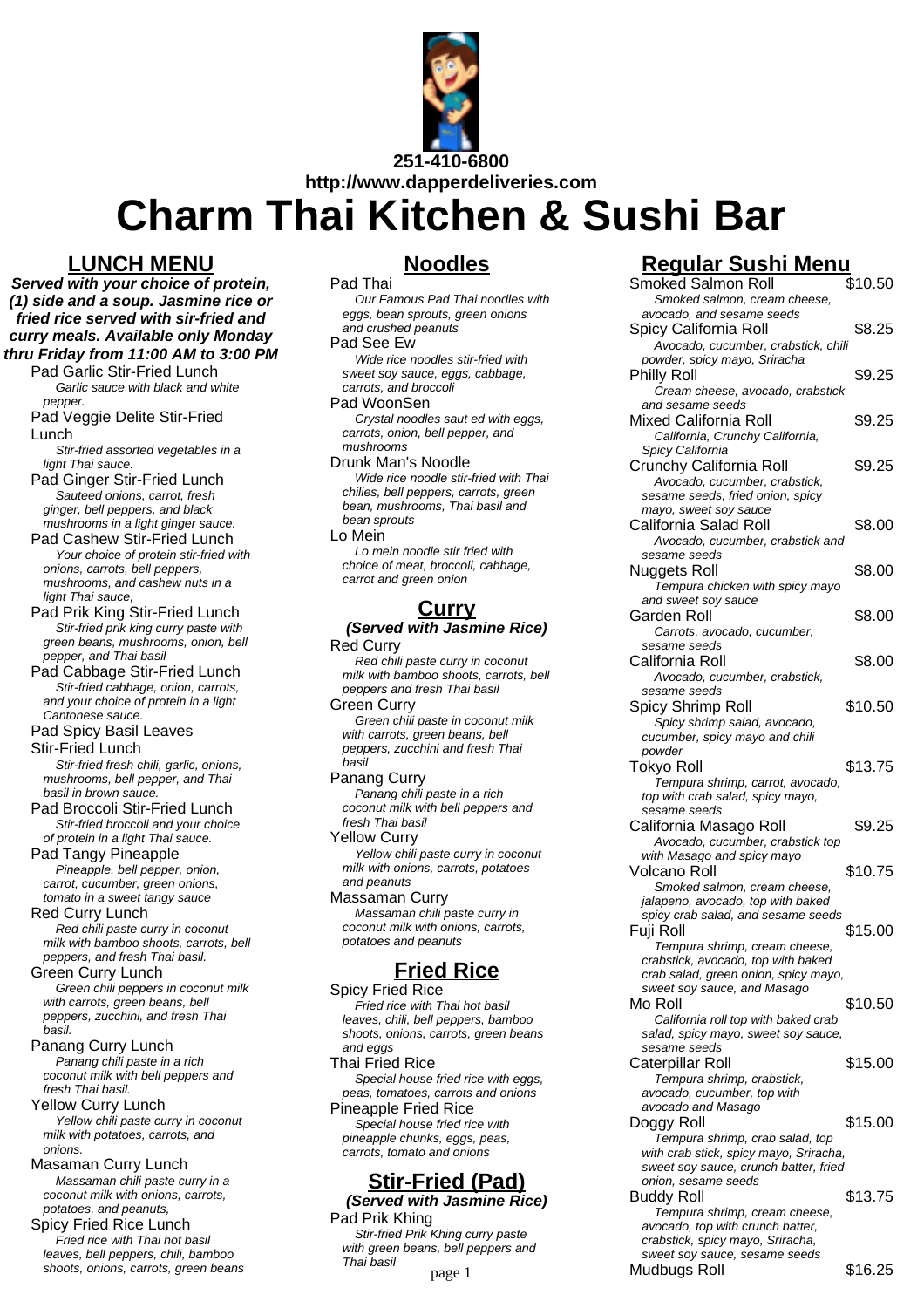and egg.

Thai Fried Rice Lunch Fried rice with eggs, peas, tomatoes, carrots and onions.

Pineapple Fried Rice Lunch Fried rice with pineapples, eggs, peas, carrots, tomatoes, and onions.

Pad Thai Noodles Lunch Pad Thai noodles with eggs, bean sprouts, green onions, and crushed peanuts.

Pad See Ew Noodles Lunch Wide rice noodles stir-fried with sweet soy sauce, eggs, cabbage, carrots and broccoli.

Pad Soon Sen Noodles Lunch Glass noodles sauteed with eggs, carrots, onions, bell pepper and mushrooms.

Drunk Man's Noodle Lunch Wide rice noodles stir-fried with Thai chilis, bell peppers, carrots, green beans mushrooms, Thai basil, and bean sprouts.

Lo Mein Noodles Lunch Lo mein noodles sitr-fried with your choice of protein, broccoli, cabbage, carrot, and green onion.

Thai BBQ Chicken (Lunch) \$12.59 Chicken marinated in Thai herb and BBQ, a classic Thai dish, served with fried rice and sweet chili sauce.

Sweet & Sour Chicken (Lunch) 12.75 Deen-fried chicken strips with pineapple sweet and sour sauce with pineapple, onions, tomatoes, carrots, and bell peppers.

Prik-Pao Chicken (Lunch) \$12.75 Roasted chili paste crispy chicken stir-fried with onions, carrots, bell peppers, and cashew nuts.

Grilled Chicken Teriyaki (Lunch) \$12.75

Grilled chicken in sweet soy sauce with steamed broccoli and carrots

Orange Chicken (Lunch) \$12.75 Deep-fried chicken strips and broccoli, carrot in orange sauce.

Grilled Chicken Platter (Lunch\$12.75 Thai herb grilled chicken breast with steamed vegetables and jasmine rice with sweet lime sauce.

#### **Appetizers**

Vegetable Spring Roll \$8.00 Golden fried spring roll stuffed with noodles, cabbages, onions, carrots and celery served with sweet chili sauce Boom Boom Shrimp \$12.50 Crispy shrimp, tossed in a creamy sweet chili sauce and green onion Appetizer Sampler \$17.25 Charm's appetizer sampler comes with Spring rolls, chicken Sa-Tay, fried wantons, crunchy shrimp and crab angels Fire Cracker \$10.50 Jalapeno stuffed with crab and cream cheese. Lightly fried served with creamy sweet chili sauce Shrimp Fingers \$11.50 Fried Shrimp wrapped in spring roll served with sweet chili sauce Fried Wanton  $$7.00$ Golden fried wanton stuffed with marinated ground chicken and green onions served with sweet chili sauce Summer Roll \$8.00 Lettuce, carrots, cucumber and noodles, wrapped in rice paper served with peanut sauce (chicken or shrimp)

Pad Cashew Stir-fried choice of meats with onions, carrots, bell peppers and cashew nuts in a light Thai sauce Pad Garlic A garlic sauce with black and white pepper Pad Broccoli Stir-fried broccoli with choice of meat in a light Thai sauce Pad Veggie Delight Stir-fried assorted vegetables in a light Thai sauce Pad Tangy Pineapple Stir-fried pineapple, bell pepper, onion, carrot, cucumber, green onions and tomato in a sweet tangy sauce Pad Ginger Sauteed onions, bell peppers, and black mushrooms in a light ginger sauce Pad Spicy Basil Leaves Stir-fried fresh chili, garlic, onions, bell peppers and Thai basil in brown sauce Pad Cabbage Stir-fried cabbages, onions and carrots with choice of meat in a light Cantonese sauce **Specialties** Thai BBQ Chicken \$17.25 Chicken marinated in Thai herb and BBQ, a classic Thai dish, served with shrimp fried rice and sweet chili sauce Crab Fried Rice \$18.50 Fried rice with Bayou La Batre crabmeat, with eggs, onion and green onion with sides of tomato and cucumber Prik-Pao Chicken \$16.25 Roasted chili paste crispy stir-fried chicken stir-fried with onions, carrots, bell peppers and cashew nuts Prik-Pao Shrimp \$17.25 Roasted chili paste crispy shrimp stir-fried with onions, carrots, bell peppers and cashew nuts Chicken Noodle Bowl \$17.25 Grilled chicken breast, rice noodle in peanut lemon curry with bean sprouts, fried onions, and lettuce Crunchy Noodle \$17.25 Crispy egg noodle with choice of meat with assorted vegetables in Asian gravy sauce Sweet & Sour Chicken \$13.75 Deep-fried chicken strips with pineapple sweet and sour sauce with pineapple, onions, tomatoes, carrots and bell peppers Sweet & Sour Shrimp \$15.00 Deep-fried shrimp with pineapple

sweet and sour sauce with pineapples, onions, tomatoes, carrots and bell peppers. Grilled Chicken Teriyaki \$15.00 Grilled chicken in sweet soy sauce with steamed broccoli and carrots. Served with jasmine rice Beef Noodle Soup \$15.00 Rice noodles with green onions and cilantro with beef meatball in beef broth Three-Flavors Fish or Shrimp \$17.25 Crispy fried catfish fillets or shrimp topped with Charm's tamarind sauce and cilantro, served with jasmine rice Grilled Pork noodle \$17.25 Thin noodle top with lettuce,

carrots, cucumber, bean sprouts, carrots, cucumber, bean sprouts, and a series a Nigiri<br>spring roll, grille**o**l@ek2crushed

Crawfish, jalapeno, avocado, crabstick. Whole roll fried, top with crunch batter, fried onion, sesame seeds, spicy mayo, sweet soy sauce Bama Bama Roll \$15.00 Smoked salmon, cream cheese, jalapeno, avocado, cucumber. Whole roll fried and topped with spicy mayo and sweet soy sauce Lucky Roll \$17.25 Tempura shrimp, crabstick, cream cheese, avocado, Whole roll fried, top with baked crab salad, spicy mayo and sweet soy sauce Lion Roll \$18.25 Tempura shrimp, crab salad, avocado, Whole roll fried and top with fried onion, crunch batter, sesame seeds, spicy mayo, and sweet soy sauce Vegas Roll \$13.75 Spicy shrimp, avocado, crab salad, sesame seeds, spicy mayo, wasabi cream sauce, fried onion Nola Roll \$17.25 Crawfish, cream cheese, avocado, crabstick, whole roll fried top with baked crab spicy mayo eel sauce sesame seeds Black Dragon Roll \$16.25 Tempura shrimp, crabstick, avocado, cucumber, top with eel and sweet soy sauce Atlantic Roll \$16.25 Avocado, jalapeno, cream cheese, crabstick top with salmon, whole roll broiled Sunrise Roll **\$16.25** Tempura shrimp, cream cheese jalapeno whole roll fried topped with baked crab salad crunch batter spicy mayo eel sauce sesame seeds Bengal Roll \$15.00 Tempura shrimp, crabstick, avocado, cucumber, top with shrimp and spicy mayo Bayou Roll \$16.25 Crawfish, crabstick, cucumber, top with shrimp, avocado, sesame seeds, spicy mayo, sweet soy sauce and sriracha Tempura Roll \$10.50 Tempura shrimp, lettuce, crab salad, avocado, fried onion, spicy mayo, Sriracha, sweet soy sauce, sesame seeds Sunshine Roll \$13.75 Tempura shrimp, cream cheese, cucumber, crabstick, top with Masago, spicy mayo Spicy Crawfish \$11.50 Crawfish, avocado, cucumber, chili powder, spicy mayo, Sriracha sauce New Yorker Roll \$12.75 Crab salad, avocado, cucumber, top with crabstick, fried onion, spicy mayo, sesame seeds Jersey Roll \$13.75 Tempura shrimp, avocado, cucumber, top with crabstick, fried onion, crunch batter, spicy mayo, sweet soy sauce, sesame seeds Super Cruch Roll \$11.50 Cream cheese, crabstick, avocado, jalapeno, cucumber, fried onion, top with crunch batter, spicy mayo, sweet soy sauce, sesame seeds Spider Roll \$11.50 Soft shell crab, avocado, cucumber, lettuce, spicy mayo, sweet soy sauce, sesame seeds

#### **Raw Sushi**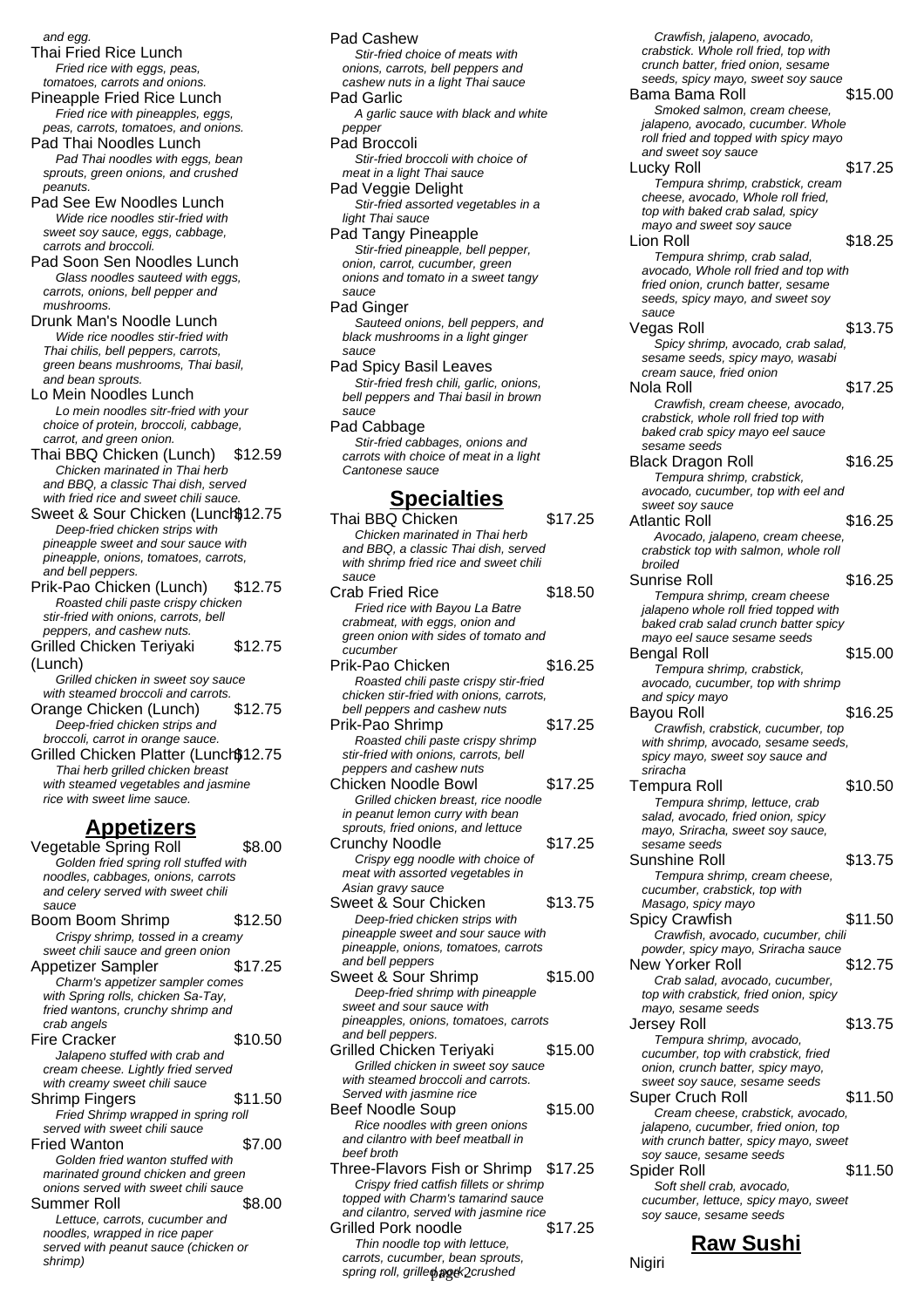| Chicken Sa-Tay<br>Grilled marinated chicken on<br>skewers, served with our creamy                                                     | \$9.25  |
|---------------------------------------------------------------------------------------------------------------------------------------|---------|
| peanut sauce<br>Spicy Tuna Tower<br>A layer of rice, spicy tuna, crab<br>salad, avocado, Masago and sesame<br>seeds                   | \$17.25 |
| Gyoza<br>Pan Seared or Steamed Asian pot<br>stickers with chicken or pork served                                                      | \$7.00  |
| with homemade soy sauce<br>Crunchy Shrimp<br>Fried Gulf Shrimp with sweet chili<br>sauce                                              | \$10.50 |
| Crispy Vegetable<br>Fried tempura battered assorted<br>vegetables served with sweet chili<br>sauce                                    | \$8.00  |
| Crab Angels<br>Golden fried wonton stuffed with<br>imitation crab, cream cheese, and<br>green onions served with sweet chili<br>sauce | \$8.00  |
| Tuna Tataki<br>Seared sliced tuna with Ponzu<br>Sauce                                                                                 | \$17.25 |
| Edamame<br>Steamed green soy beans with salt                                                                                          | \$5.75  |
| Fried Seafood Platter<br>Fried catfish fillets and shrimp.<br>Served with spring rolls and fried<br>wonton                            | \$17.25 |
| Tuna Tartare<br>A layer of tuna, jalapeno, avocado,<br>cilantro, green onion, sesame seeds<br>and fried onion                         | \$17.25 |
| Crispy Tofu<br>Crispy Tofu served with sweet chili<br>sauce and crushed peanuts                                                       | \$7.00  |

#### **Soup Bowl (Served with Jasmine Rice)** Tom Yum Soup

A classic Thai hot and sour soup with mushrooms, lemongrass, lime leaves, galangal, roasted pepper paste, cilantro Tom Kah Soup A traditional coconut milk soup with

mushrooms, galangal, lemongrass, lime leaves, green onion and cilantro on top Wonton Soup

Homemade Gyoza in a flavorful soup broth with Napa cabbage, mushrooms, green onion and cilantro on top

### **Salad**

| Seaweed Salad                         | 5.75    |
|---------------------------------------|---------|
| Seasoned seaweed salad and            |         |
| sesame seeds on top                   |         |
| Sashimi Salad                         | \$16.25 |
| Seaweed salad, lettuce, carrot, top   |         |
| with avocado, salmon, tuna, Masago,   |         |
| kanikama, and sesame seeds            |         |
| Nam-Sod Pork                          | \$12.75 |
| Ground pork blended with lime         |         |
| sauce, fresh ginger, red onions and   |         |
| peanuts, served with fresh lettuce    |         |
| Chicken Larb                          | \$12.75 |
| Ground chicken mixed with lime        |         |
| sauce, red onion, green onion, basil, |         |
| cilantro, served with fresh lettuce.  |         |
| <i>iasmine rice</i>                   |         |
|                                       |         |

| peanuts. served with sweet lime                                          |         |
|--------------------------------------------------------------------------|---------|
| sauce                                                                    |         |
| Grilled Chicken Noodle                                                   | \$17.25 |
| Thin noodle topped with lettuce,                                         |         |
| carrots, cucumber bean sprouts,                                          |         |
| spring roll, grilled chicken, crushed<br>peanuts. served with sweet lime |         |
| sauce                                                                    |         |
| <b>Char-Grilled Chicken Platter</b>                                      | \$17.25 |
|                                                                          |         |
| Thai herb grilled chicken breast                                         |         |
| with fried egg, fried shrimp, steamed<br>vegetable and jasmine rice with |         |
| sweet lime sauce                                                         |         |
| Char Grilled Pork Platter                                                | \$17.25 |
|                                                                          |         |
| Thai herb grilled pork with fried                                        |         |
| egg, crispy shrimps, steamed                                             |         |
| broccoli, baby corn and carrot,<br>served with sweet lime sauce, sweet   |         |
| chilli sauce and jasmine rice                                            |         |
| Lard Na                                                                  | \$17.25 |
|                                                                          |         |
| Wide rice noodles with choice of                                         |         |
| meat stir-fried with cabbage, carrot,<br>broccoli in Asian gravy sauce   |         |
|                                                                          | \$15.00 |
| Orange Chicken                                                           |         |
| Deep fried chicken strip and                                             |         |
| broccoli, carrot in orange sauce                                         |         |
| Siam Glass Noodle                                                        | \$17.25 |
| Crystal noodle stir-fried with your                                      |         |
| choice of meat with Pad Thai sauce,                                      |         |
| egg, green onion, bean sprout, lime,                                     |         |
| crushed peanut on the side                                               |         |
| Kids Menu                                                                |         |
|                                                                          |         |

| ו שוויט וויוניו          |        |
|--------------------------|--------|
| Kid Sweet & Sour Chicken | \$8.00 |
| Kid Sweet & Sour Shrimp  | \$9.15 |
| Kid Chicken Fried Rice   | \$8.00 |
| Kid Shrimp Fried Rice    | \$9.25 |
| Kid Chicken Teriyaki     | \$8.00 |
| French Fries             | \$4.75 |
|                          |        |

### **Desserts**

| Thai Beignet               | \$3.50 |
|----------------------------|--------|
| Sweet Sticky Rice With Egg | \$5.75 |
| Custard                    |        |

### **Beverages**

| \$4.75 |
|--------|
| \$4.75 |
| \$4.25 |
| \$4.25 |
| \$3.50 |
| \$3.50 |
| \$3.50 |
| \$3.50 |
| \$3.50 |
| \$3.50 |
| \$3.50 |
| \$3.50 |
| \$3.50 |
|        |

| Tuna, salmon, white tuna,<br>yellowtail, shrimp, eel                                                |         |
|-----------------------------------------------------------------------------------------------------|---------|
| Sashimi<br>Tuna, salmon, white tuna,                                                                |         |
| vellowtail<br>Tuna and Avocado Roll                                                                 | \$10.50 |
| Tuna, avocado, sesame seeds<br>Salmon And Avocado Roll                                              | \$10.50 |
| Tuna avocado and sesame seeds<br><b>Spicy Salmon Roll</b>                                           | \$10.50 |
| Spicy salmon, avocado, cucumber,<br>spicy mayo, Sriracha, and chili<br>powder                       |         |
| Spicy Tuna Roll<br>Spicy tuna, avocado, and chili<br>powder                                         | \$10.50 |
| Red Dragon Roll<br>Tempura shrimp, crabstick,                                                       | \$16.25 |
| avocado, cucumber topped with red<br>tuna                                                           |         |
| Beauty 'n' the Beast Roll<br>Cucumber, avocado, crabstick                                           | \$16.25 |
| topped with tuna and eel<br>Ocean Roll                                                              | \$16.25 |
| Tempura shrimp, avocado, spicy<br>tuna, top with white tuna, sesame<br>seeds                        |         |
| Rainbow Roll<br>Cucumber, avocado, crabstick                                                        | \$16.25 |
| topped with tuna and salmon<br>Rocker Roll                                                          | \$13.75 |
| Spicy tuna, tempura shrimp,<br>avocado, crunch batter, spicy mayo,<br>eel sauce and sesame seeds    |         |
| Alaskan Roll<br>Alaskan salmon, crab salad,                                                         | \$12.75 |
| avocado, crunch batter, spicy mayo,<br>wasabi cream sauce and sesame                                |         |
| seeds<br>White Dragon Roll                                                                          | \$16.25 |
| Tempura shrimp, crabstick,<br>avocado, cucumber, top with white<br>tuna and sweet soy sauce         |         |
| Hamachi Roll<br>Crabstick, avocado, green onion,                                                    | \$16.25 |
| cucumber top with yellowtail,<br>jalapeno                                                           |         |
| Tiger Roll<br>Tempura shrimp, avocado,                                                              | \$16.25 |
| jalapeno, cucumber, spicy mayo top<br>with salmon, yellowtail                                       |         |
| <b>Candy Cane Roll</b><br>Spicy tuna, cream cheese, top with                                        | \$16.25 |
| tuna and white tuna<br>Double Tuna Roll                                                             | \$17.25 |
| Spicy tuna, avocado, cucumber top<br>with tuna, masago, spicy mayo and                              |         |
| eel sauce<br>Four Seasons Roll                                                                      | \$17.25 |
| Shrimp, cucumber, avocado, top<br>with tuna, salmon, yellowtail, white<br>tuna                      |         |
| Bulldog Roll                                                                                        | \$17.25 |
| Spicy tuna, green onion, spicy<br>mayo, eel sauce, top with eel,<br>avocado, masago                 |         |
| Spicy Tuna Tempura Roll                                                                             | \$17.25 |
| Spicy tuna, avocado, cucumber,<br>whole roll fried, top with masago,<br>spicy mayo, sweet soy sauce |         |
| Hurricane Roll<br>Salmon, avocado, cream cheese.                                                    | \$17.25 |
| whole roll fried top with baked crab,<br>massago, fried onion, spicy mayo                           |         |

# **Sushi Combinations**

and eel sauce

| Sushi Combo                      | \$235.75 |
|----------------------------------|----------|
| Bama Bama Roll, Doggy Roll,      |          |
| Rocker Roll                      |          |
| Lady's Finger                    | \$34.50  |
| Rainbow Roll, Spicy Tuna Roll, 6 |          |
| Pieces Nigiri                    |          |